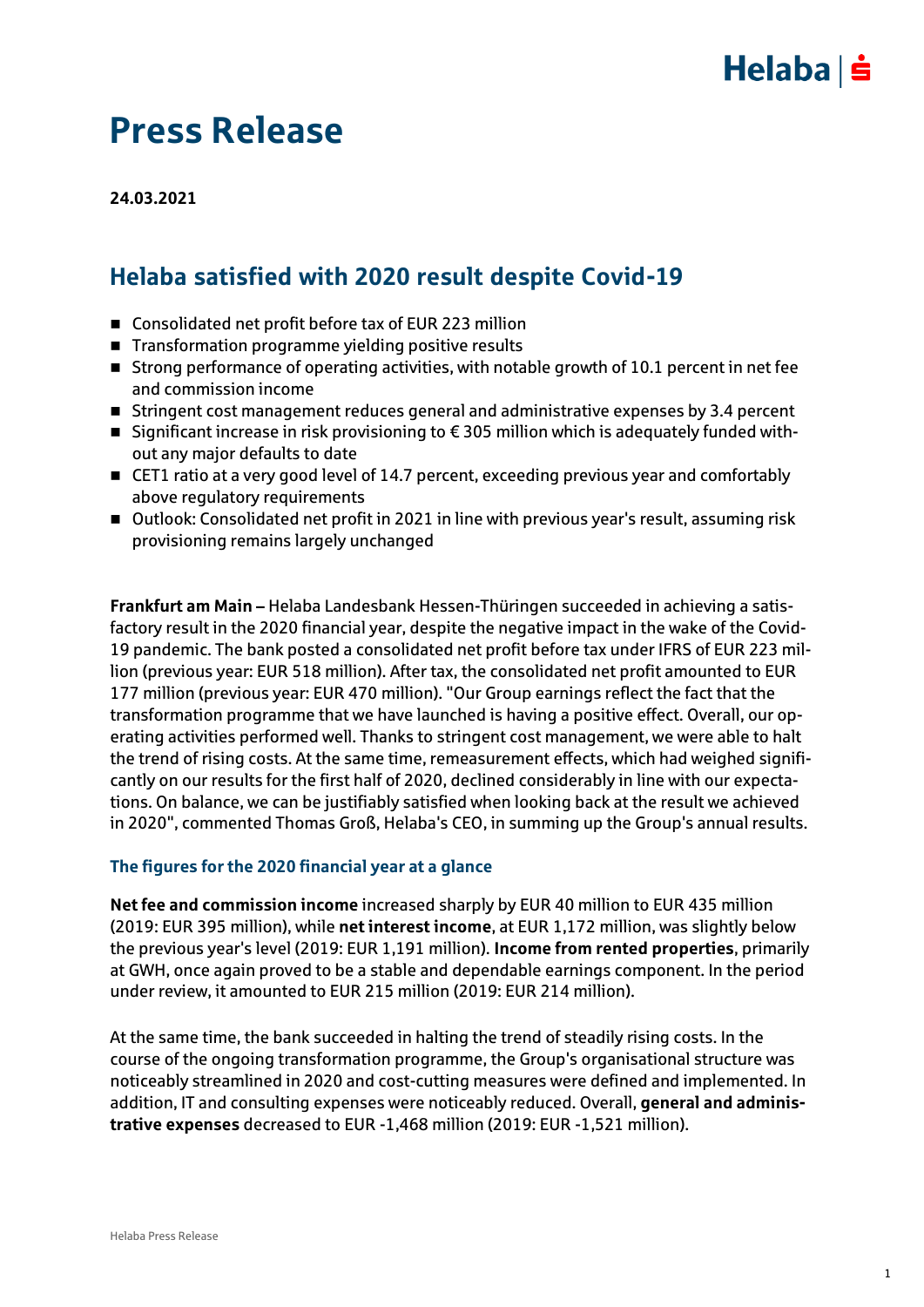## $Helaba$  =

# Press Release

Due to the Covid-19 pandemic, the altogether good performance of the Group's operating activities was overshadowed by a substantial increase in risk provisioning and a marked decline in the result from fair value measurement. Thanks to its good portfolio quality, Helaba has not recorded any major loan defaults to date. However, given the defaults that is anticipates in 2021, the bank proactively increased its **provisions for losses on loans and advances** in 2020 to an adequate level of EUR -305 million (2019: EUR -86 million) and considers itself well prepared to cope with upcoming challenges. Helaba will remain well capitalised going forward so that it can continue to act as a reliable partner for its clients in the future, too.

The negative valuation effects in the first half of 2020 were of a temporary nature and subsided considerably in the second half of the year, as expected. Consequently, Helaba reported a **net income from fair value measurement** of EUR 4 million at the end of the year (2019: EUR 128 million).

At 14.7 percent, the **CET1 ratio** is at a very good level and significantly above current regulatory requirements. The increase compared to the previous year (2019: 14.2 percent) is mainly attributable to a rise in the Group's capital base.

The Helaba Group's **balance sheet total** rose by EUR 12.3 billion to EUR 219.3 billion. This increase was primarily due to measures to boost liquidity in the wake of the Covid-19 pandemic as well as higher market values of derivatives.

#### **Segment report**

Amid a challenging market environment, the **Real Estate** segment generated a pre-tax result of EUR 252 million, which was on a par with the previous year (2019: EUR 257 million). In the **Corporates & Markets** segment, the decline in the result from fair value measurement overshadowed the encouraging performance of operating activities, particularly in corporate finance. The segment's result before tax fell to EUR 5 million (2019: EUR 71 million). Earnings before tax in the **Retail & Asset Management** segment saw a moderate increase to EUR 202 million (2019: EUR 195 million). Frankfurter Bankgesellschaft, Helaba Invest, Frankfurter Sparkasse and LBS were the principal drivers of this growth. In addition, rental income from GWH's residential property portfolio, which is allocated to this segment, continued to make a stable contribution to earnings. At **WIBank**, the pre-tax result of EUR 33 million was above the previous year's level (2019: EUR 26 million). During the Covid-19 pandemic, WIBank has been a dependable partner in supporting local businesses with targeted aid programmes on behalf of Hessian state government. It granted funding commitments of EUR 236 million for around 7,600 businesses and entrepreneurs in Hesse. Total earnings in the **Other** segment, at EUR - 267 million, were significant below the previous year (EUR -30 million). Negative valuation effects in the result from fair value measurement as well as absence of extraordinary gain from addition of KOFIBA included in previous year's result also had adverse impact in this respect. This segment also includes management and pandemic-related adjustments to risk provisioning.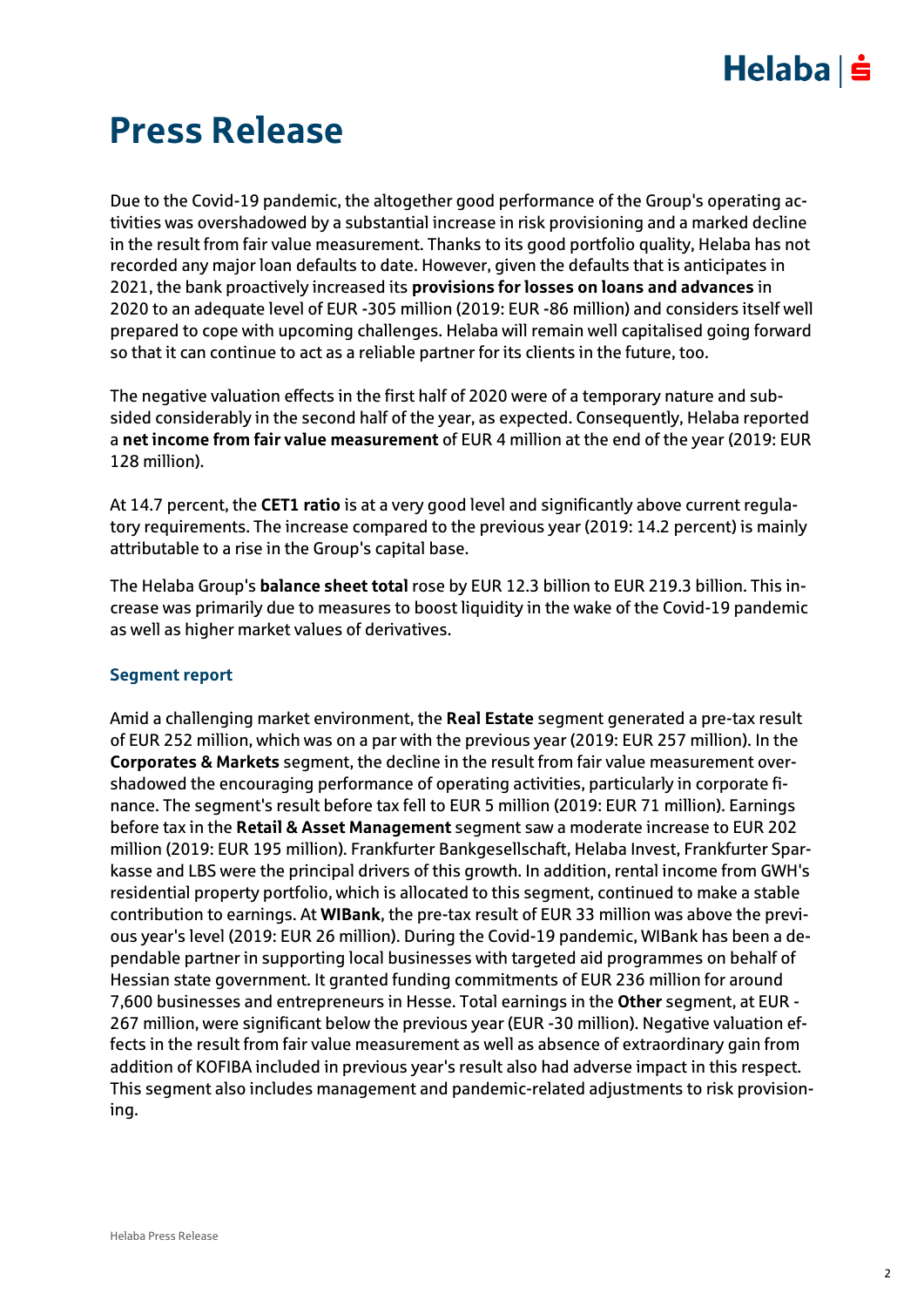# $Helaba| \dot{=}$

# Press Release

#### **A refined strategic agenda to safeguard Helaba's future viability**

"The strong performance in our operating activities demonstrates that, with our diversified business model, we are well placed for the future, particularly in times of crisis. In 2020, Helaba took the opportunity to pave the way for the continued successful development of its business. Thanks to our refined strategic agenda and the initiatives it has set in motion, we are in an ideal position to face the challenges that await us," affirmed Thomas Groß.

Besides addressing the immediate challenges as a result of the pandemic, Helaba has also set itself the following long-term goals:

- A consolidated net profit before tax in the mid triple-digit million range.
- Net fee and commission income of at least EUR 500 million, with the aim of achieving a balance between net interest income and total income from non-interest-bearing earnings components.
- An increase in the "S-Group benefit", with the objective of integrating Helaba even more tightly into the Sparkassen-Finanzgruppe.

In order to realise these goals, Helaba is systematically pursuing the strategy it has already embarked on. The following three strategic priorities form the core of this approach:

1. Diversifying our business model more broadly and boosting efficiency

In the course of further diversifying its business model, the bank is focusing on more growth in capital-efficient business lines and developing its long-term lending strategy towards a greater emphasis on placing risks with third parties through syndication. In keeping with its remit as an S-Group bank, Helaba will strengthen its S-Group business with the savings banks by using syndication and launching funds and will become even more closely integrated into the Sparkassen-Finanzgruppe.

2. Modernising the IT infrastructure and driving the digital transformation

A modern IT infrastructure serves as a basis for the growth and future viability of a financial services provider. Therefore, having completely replaced the IT equipment in 2020, the focus in 2021 will be on a fundamental modernisation of the IT infrastructure. In addition to the core banking system, aspects such as smart data and artificial intelligence will also play a key role. In order to achieve this, the bank has planned annual capital expenditure in the triple-digit million range. In addition, the bank will consistently exploit opportunities arising from digitisation, both through in-house development as well as by forging partnerships with platforms and service providers.

3. Harnessing sustainability as an opportunity for growth and strengthening diversity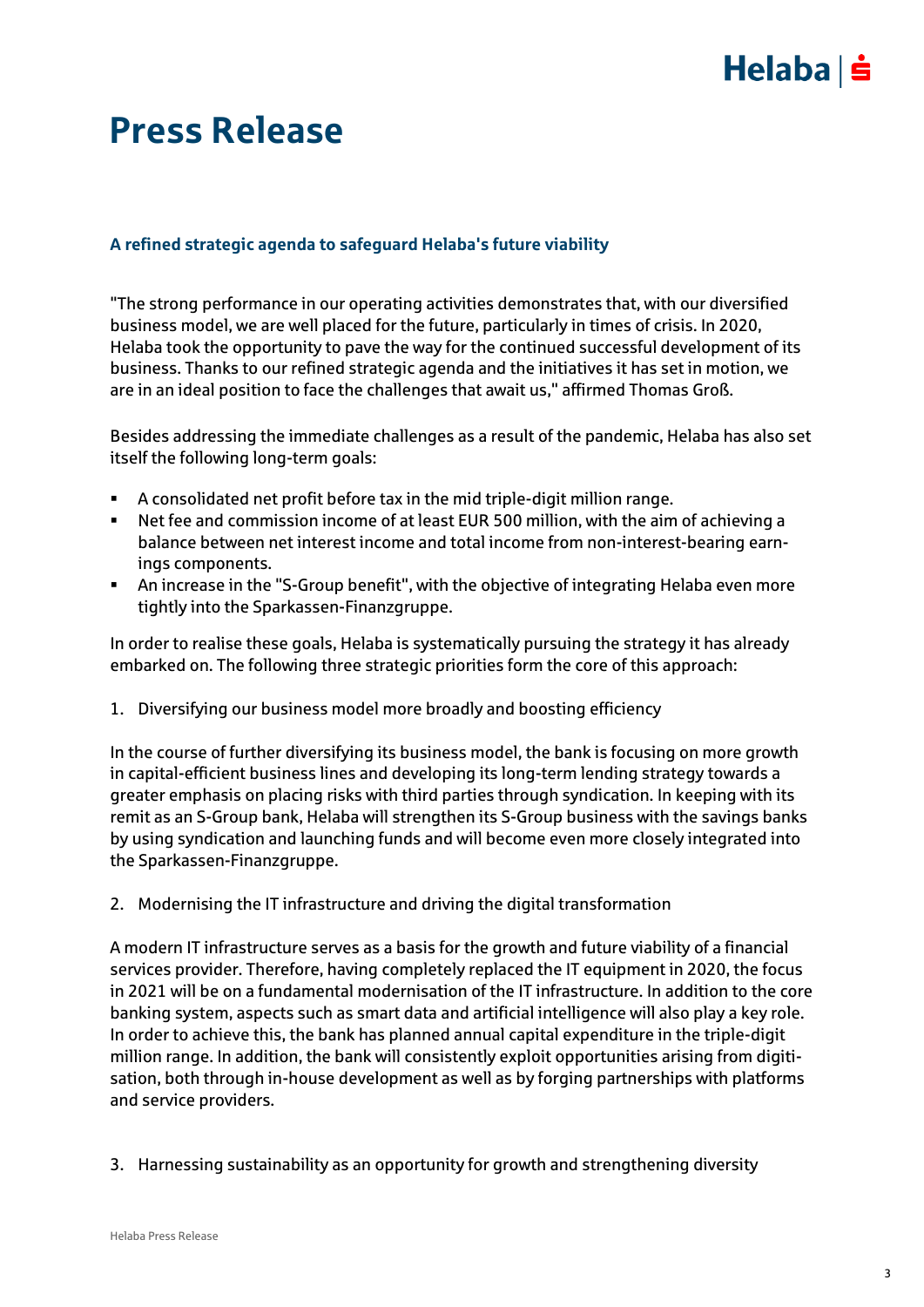## $Helaba \succeq$

# Press Release

Finally, the bank will increasingly turn its attention to the issue of sustainability, pursuing a holistic approach that encompasses Helaba itself, its customer relationships and its commitment to society as a whole. The focus in this regard is on expanding its range of sustainable products with the aim of providing its clients with even more effective support in their own sustainable transformation as well as tapping into further potential for growth in this area. As part of its sustainable approach to human resources, Helaba is placing a greater emphasis on promoting diversity and equal opportunities and, among others, has set itself the goal of appointing women to fill more than 30 percent of management positions in future.

#### **Outlook for 2021**

With this strategic alignment, Helaba believes it is well prepared for the challenges ahead. Thomas Groß expresses his optimism for the current financial year, even though it will continue to be heavily impacted by the coronavirus pandemic: "Strategically, we have laid the right groundwork for the future. However, the Covid-19 crisis and its repercussions continue to define the macroeconomic and business environment and interest rates are set to languish at all-time lows. Despite this, we anticipate that we will be able to achieve a pre-tax profit in 2021 in line with last year's result, assuming risk provisioning remains largely unchanged."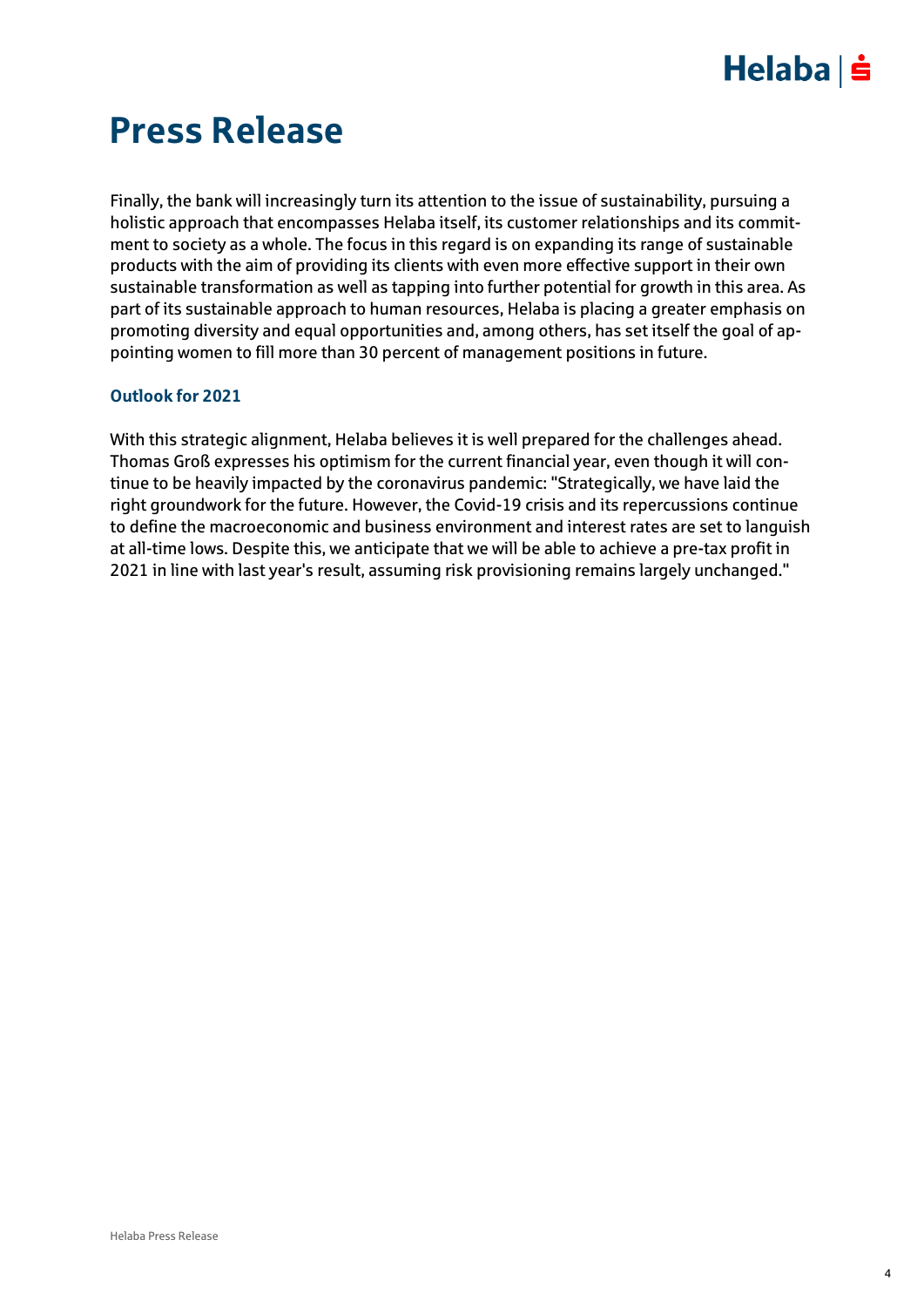# $Helaba| \dot{\mathbf{s}}$

# Press Release

#### **Income Statement of Helaba Group under IFRS as of 31 December 2020**

|                                                                                           | $01.01 -$<br>31.12.2020 | $01.01 -$<br>31.12.2019 | Change            |         |
|-------------------------------------------------------------------------------------------|-------------------------|-------------------------|-------------------|---------|
|                                                                                           | In EUR (millions)       | In EUR (millions)       | In EUR (millions) | ln %    |
| Net interest income                                                                       | 1,172                   | 1,191                   | $-18$             | $-1.5$  |
| Provisions for losses on loans and<br>advances                                            | $-305$                  | $-86$                   | $-220$            | >100.0  |
| Net interest income after provi-<br>sions for losses on loans and ad-<br>vances           | 867                     | 1,105                   | $-238$            | $-21.5$ |
| Net fee and commission income                                                             | 435                     | 395                     | 40                | 10.1    |
| Result from investment property                                                           | 215                     | 214                     | 1                 | 0.5     |
| Result from fair value measurement                                                        | $\overline{4}$          | 128                     | $-124$            | $-96.9$ |
| Share of profit or loss of equity-ac-<br>counted entities                                 | $\overline{4}$          | 24                      | $-20$             | $-83.3$ |
| Other net operating income                                                                | 166                     | 173                     | $-6$              | $-3.5$  |
| General and administration expenses<br>(incl. scheduled depreciation and<br>amortisation) | $-1,468$                | $-1,521$                | 52                | 3.4     |
| Consolidated net profit before tax                                                        | 223                     | 518                     | $-295$            | $-56.9$ |

|                     | 31.12.2020        | 31.12.2019        | Change            |
|---------------------|-------------------|-------------------|-------------------|
|                     | In EUR (billions) | In EUR (billions) | In EUR (billions) |
| Balance sheet total | 219.3             | 207.0             | 12.3              |
| Business volume     | 257.5             | 245.7             | 11.8              |

#### Key indicators

|                               | $01.01 -$<br>31.12.2020 | $01.01 -$<br>31.12.2019 |
|-------------------------------|-------------------------|-------------------------|
|                               | $\ln \frac{9}{6}$       | $\ln \frac{9}{6}$       |
| Cost/income ratio             | 73.5                    | 71.1                    |
| Return on equity (before tax) | 2.6                     | 6.1                     |

|                     | 31.12.2020 | 31.12.2019        |
|---------------------|------------|-------------------|
|                     | $\ln \%$   | $\ln \frac{9}{6}$ |
| CET1 ratio          | 14.7       | 14.2              |
| Total capital ratio | 19.1       | 19.0              |
| Leverage            | 4.8        | 4.5               |